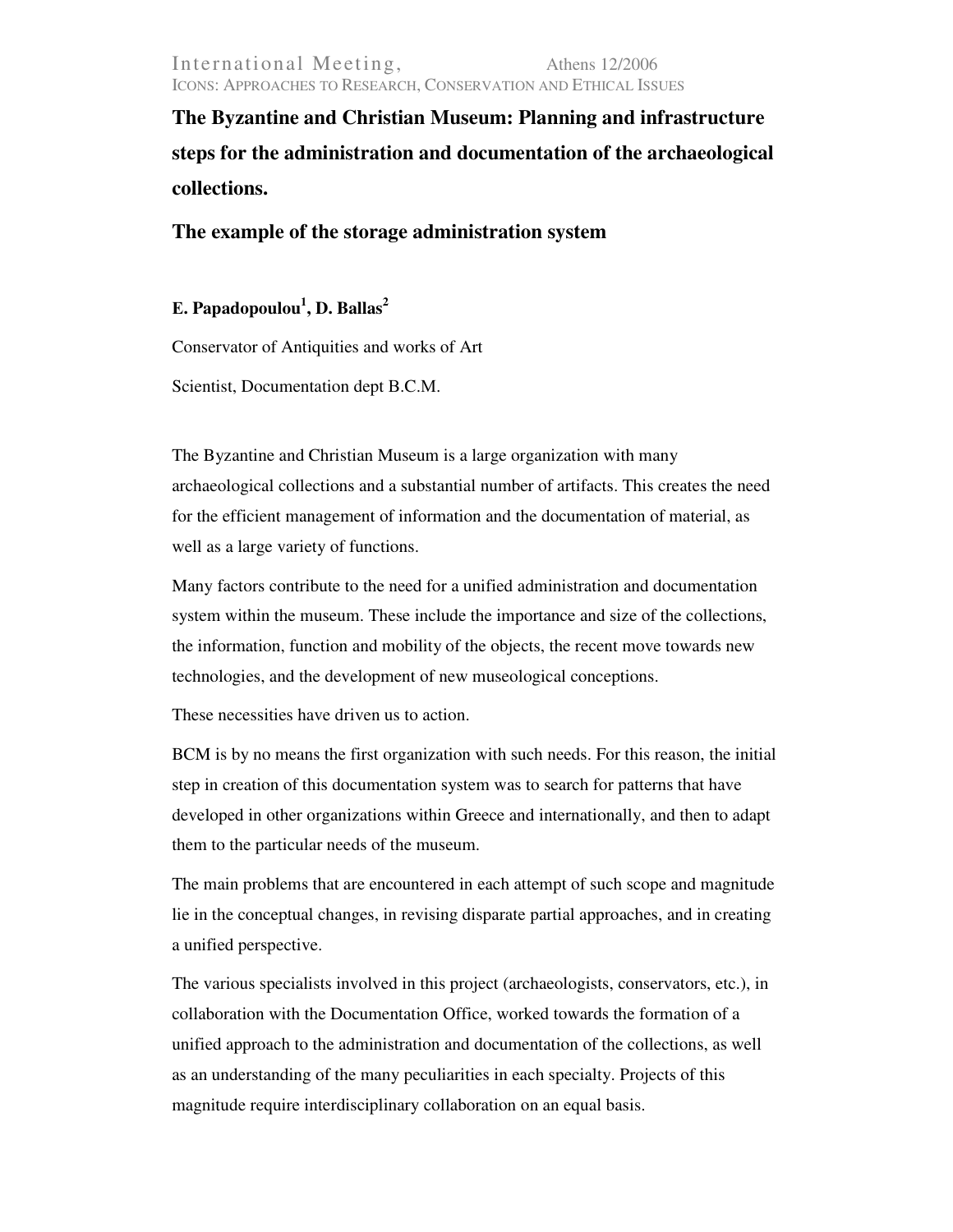## International Meeting, Athens 12/2006 ICONS: APPROACHES TO RESEARCH, CONSERVATION AND ETHICAL ISSUES

This unified perspective has enabled us to progress to the planning phase. This includes target-setting, expected benefits, delegation of responsibilities, the documentation of the specific needs of the museum and, very importantly, the agreement on the structure, the type and depth of the information that will be documented.

Automatically, the demand for the codification of the information is raised. This information must be transferred in a compact, comprehensive, and precise way, if possible in a single term. This presupposes the formation and acceptance of a common terminology.

Within this process the specifications of the administration and the determination of the documentary fields matured via the attentive study of the needs of the museum and the collections, inter-disciplinary collaboration between the museum's personnel, and close collaboration with experts from other organizations.

The documentation procedure in the museum is developing by adapting international and Greek models to the particular needs of the museum. To change the model of the archaeological documentation system, it has been deemed necessary to record all the identity elements of the objects in a database and to simultaneously give them a new unified record number. This number is composed of five characters along with the prefix BCM (BCM00000). In this way errors are avoided.

At the same time the new conservation cards are being tested and evaluated by the various laboratories in the museum. This will compose another partial database of the system in the future. In addition, the precious conservation documents in the museum archives continue to be studied. The goal of this is to index the information of the older conservations attempts per object, per conservator or per year, with emphasis on the pathology, methodology and materials used.

While we are working on this new documentation system we are also faced with the task of transporting the objects from the old storage facilities to the new. Consequently, the need for studying, planning, and materializing an administrative system for the museum's storage has been absolute priority.

The administrative system of the storage facility forms one of the subsets of the featured integrated information system of the museum. Its role is to manage the objects that are located in different storage facilities.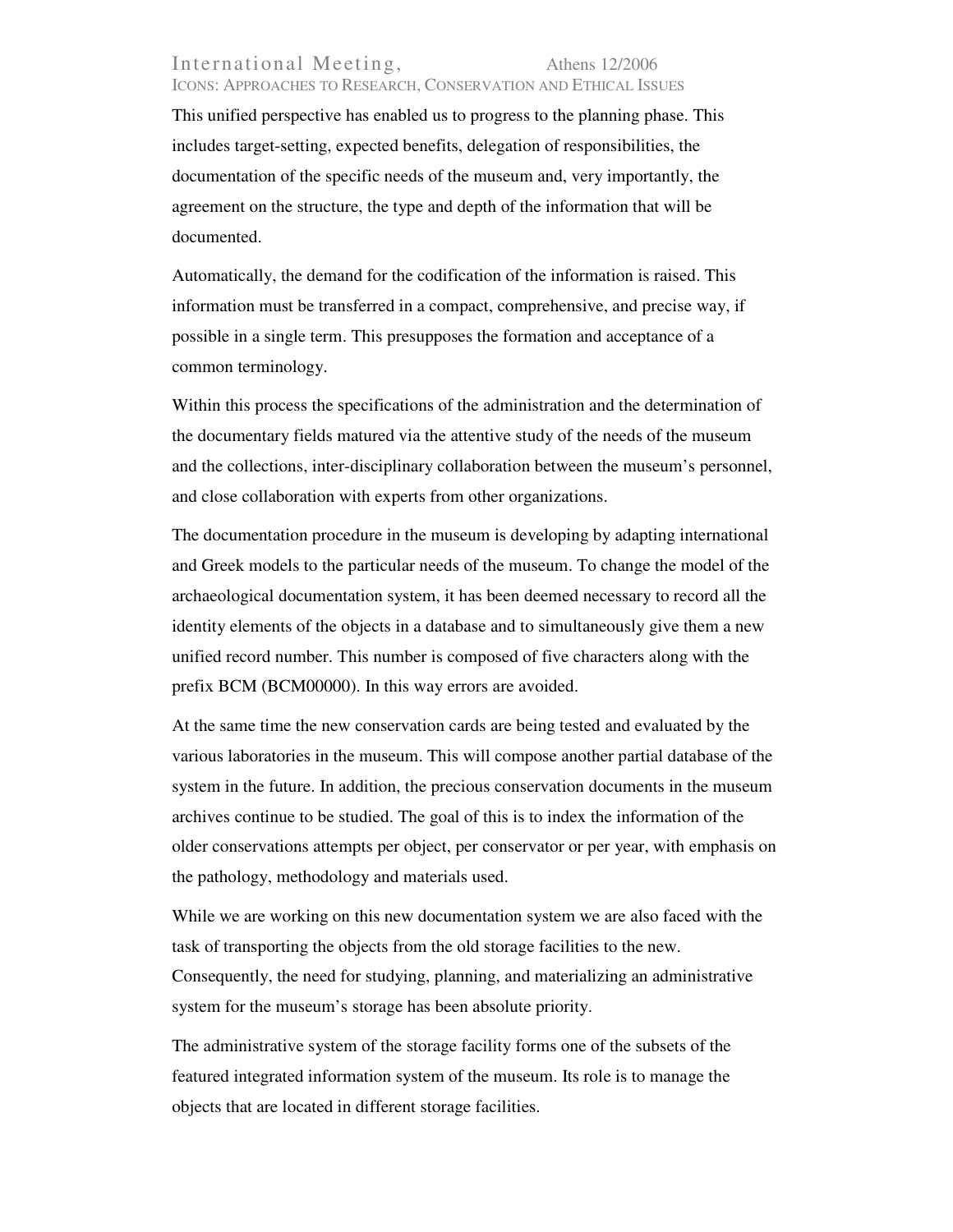This system is planned to completely cover the needs of the modern museum. There is also the possibility of a connection with specific applications in order to serve specific, present and future needs.

The system is composed of the following units:

- 1. Object identification elements
- 2. Object movement
- 3. Object storage
- 4. Object conservation condition

Such a system will facilitate faster decisions and will work to improve the processes of the general administration while exploiting the storage space and providing complete information about all of the objects.

The time required to research an object will decrease drastically and the entire process will no longer be dependant on individuals. The handwritten registration of the museum's records and the typing of them in a central system will be halted while the probability of human error in the process is reduced (in the new system there will be little room for mistakes such as forgotten or non-registered objects or wrong transcriptions).

The application was designed to perform queries on:

- 1. The contents of every storage department and the exact position of every object.
- 2. The movement of the objects and their archival history.
- 3. The condition of the object's conservation and the grade of necessity for intervention.

It is also necessary to carry out the following:

- 1. Automatic inventory of the objects in every storeroom to provide a complete image of the storage facility. The system helps us monitor the exact number of objects contained in every storage department down to the very drawer or shelf on which a given object is located. In this way any new additions to the collection or movement of objects is precisely recorded.
- 2. The determination of codes according to the place of storage.